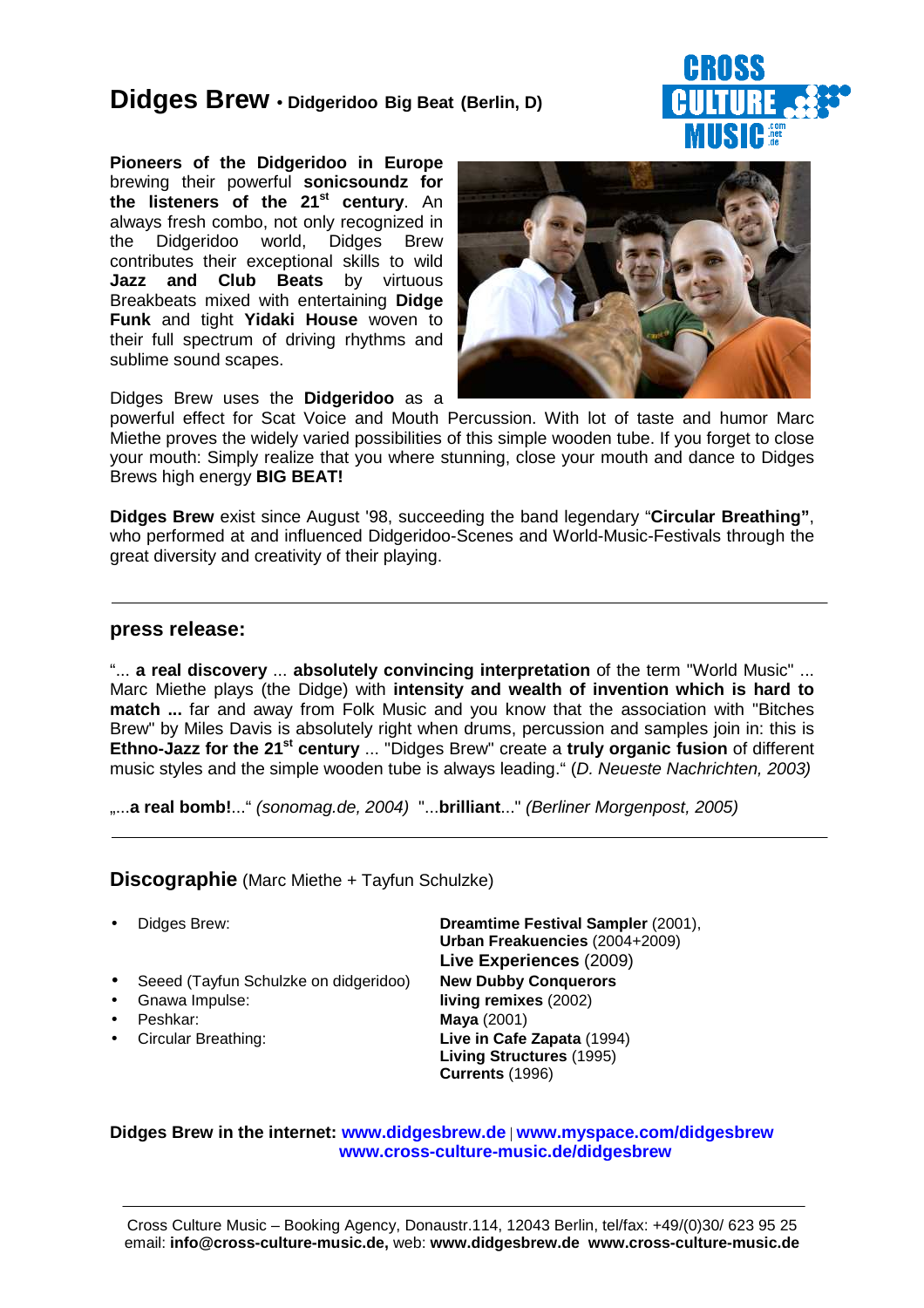

# **musicians biographies**

# • **Marc Miethe (Boobinga, Cross Culture Music) | Didgeridoos.**

## **One of the true innovators of contemporary Didgeridoo Style! "Spectacular indeed"**

The media lauds his extraordinary **percussive and powerful style**. His experience as a bass-player took influence on his unique artistic dimensions on the tunable trombone Didge. Miethe is always expanding the borders of the Didgeridoo. He has been playing E-Bass since 1986 and came to the Didge in 1992. In 1994 he teams up for the Berlin Didgeridoo trio **Circular Breathing** and records two CDs with them. He performs for **Boobinga - Didge`n´Bass** together with electric-Bass player Armin Metz and as a CD and tour guest with Moroccan Gnawa'n'Clubbeat project Gnawa Impulse. Teaming with flamenco-guitarist and exceptional singer Jan Tomsic, playing "cross-cultural music" with Peshkar, Dieter Irber´s Cosmic Level (Jungle-Jazz), Bauhouse (Live-House), Paradise Productions (Goa-Trance), DJ Medy Soul, theatre, circus and modern dance (Company F6). In 1999 he cofounds Cross Culture Music. The trained body-psycho-therapist is also well known as teacher for **Didgeridoo lessons & workshops.** "... storm of enthusiasm ... unbelievable variety ..." Bad. Zeitung, Dec. 23rd 2002

## • **Tayfun (Culture Clash, respect.brazil, live.demo) | percussion. didgeridoo.**

### **Nomen est Omen! A tayfun on percussion – a hurricane on the Didge.**

He plays a wide spectrum of percussion instruments like Conga, Djembe, Cajon, Darabuka, Udu and Tabla. Tayfun studied african rhythms and expanded his skills to Indian Tabla (with Prof. Sankha Chatterjee / Kalkutta) and cuban Conga (Rumba with J.A. Mehnert).

Besides his studio work, TV appearances and even stage acting he can be found on several festival sites. He played Club'n'Global Groove with ethnodelic Hip-Hop, Drum`n´Bass Combo **Culture Clash,** is laying down the beats for **Party-series respect.brazil** ("from bossa funk to samba house") and the concert / party legend **live.demo**, worked as guest for the **Seeed** Album "New Dubby Conquerors", winners of ECHO award and with **Herbert Grönemeyer** at the opening ceremony of FIFA Worldcup 2006. He accompanied **Die Happy**, **Culcha Candela**, Pushkin Boom Beat, **Jan Delay**, **Patrice**, Kurtis Blow and many more. In '98 he recorded for Tribe-House CD '**Housetralia**', since 2001 he is **endorser** for the **Pulse Percussion** company. He also is one of the **Cross Culture Music** founders.

Cross Culture Music – Booking Agency, Donaustr.114, 12043 Berlin, tel/fax: +49/(0)30/ 623 95 25 email: **info@cross-culture-music.de,** web: **www.didgesbrew.de www.cross-culture-music.de**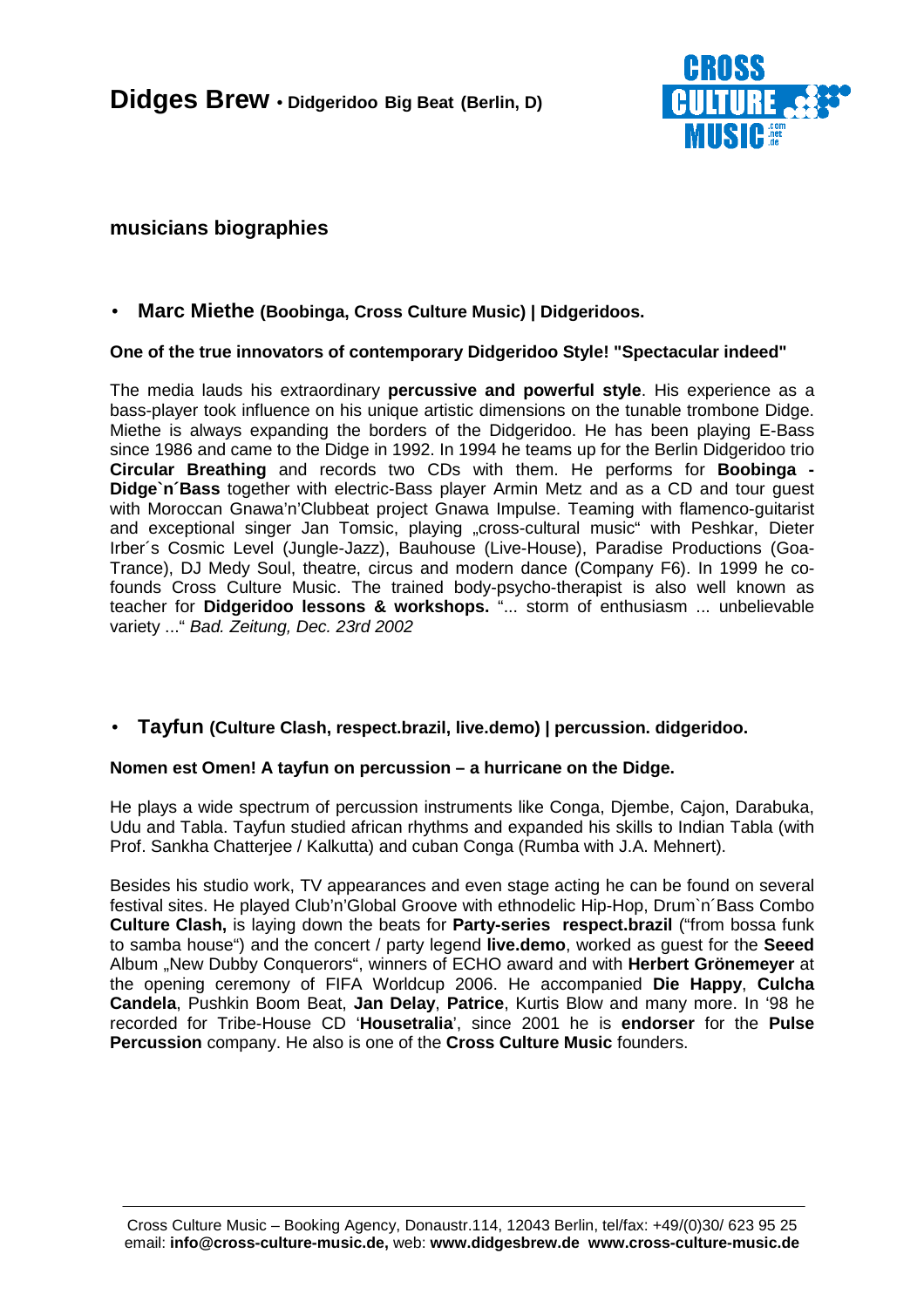

# • **Matthias Millhoff (chill gmbh, embeat) | Keyboard, Rhodes, Loops + Beats**

He provides for organic sound structures as well as for furious solo escapades and harmonic basis as a Rhodes enthusiast and confessing self-taught. Forever since he is fascinated by music improvisation. With "**chill gmbh**" he contributed to several electro acoustical real time improvisations and approved his skills as sideman of Felix Wahnschaffe (Das Rosa Rauschen) together with nu-jazz band "Da-Dandy". Matthias is actively involved in world music performing with "**RAS**" (sonarkollektiv) and "**Hamid Baroudi**" for some time. He has been on tour and contributes to concerts and CD projects e.g. with Traffic Jam (motor/polygram), Meitz (airdrops), Muhabbet, Dean Dawson, **Jazzanova**, **Stolle & Band** (Deutscher Rock- & Poppreis 2000), El Houssaine Kili (ex-Dissidenten), Da-Dandy among others together with liveDEMO featuring Ono, Brooke Russell (FK), Vanessa Mason, Ty, Beans, Amber Sunshower, Özlem, Brother Courtney, Georg Levin or Clara Hill ...

## • **Michael Dau (Darien Ski Team, Honeymunch) | Drums, Percussion**

Michael Dau studied Percussion and Drums in the college of music in home Arnheim with **René Creemers, Joop van Erven and André Groen**, and with **Ibro Konate** in Guinea.

Thanks to his musical double qualification Michael Dau draws perkussive patterns full in nuances on the drums and kicks the Cajon like a Drummer does. He is experienced in jazz, pop, radio and club music with **Darien Ski Team**, **Captain Marvel** or **Honeymunch** and teaches at the Noisy Academy in Berlin.

These **Guest Musicians** may be added to our Line up.

## • **Daniel Allen Oberto (Cuba) | trumpet ... cuban soul pushing the beat !**

Havana Music University (ISA) ... shared the stage with Artists like: Earth Wind and Fire, Patrice, Lauren Hill, Zap Mama, Dave Brubeck, Ray Vega, Raul Paz, UB 40, Sargento Garcia, Jimi Tenor, Tony Allen, Omar Sosa, Herbie Hancock, Morgan Heritage, Sly & Robbie, Jean Paul, Marilyn Mason, Buju Banton, Eric Clapton and many others. Since 2002 playing with **PATRICE** and the Shashamani Band, touring round Europe in different Radio shows, MTV and the Top Festivals.

- **David Kuckhermann | Percussion, Frame drums, Zen-Drum (Electro Percussion)**
- **Adam Chalk (NY) | key. synths.**
- **Michael Dau (Honeymunch) | drums. percussion ... the big beats !**
- **J. Alfred Mehnert | percussion … "One of Germanys leading percussionists"**
- **Armin Metz (Ahimsa, Talvin Singh Trio, BOOBINGA) | 6-string electric bass.**

"**spectacular dialogs** .. where ever they go **they strike gold** .. exotic beauty of sounds .. insider-hit .. The expectant Reggae rhythm inspires Miethe to a "Rap"-Didgeridoo-interlude and initiates the audience to dance" (Hildesheimer Allgemeine about **BOOBINGA, the duo of Miethe'n'Metz**)

**According to your capacity Didges Brew offers smaller, well functioning Line-Ups for events, concerts and performances. More info on demand.**